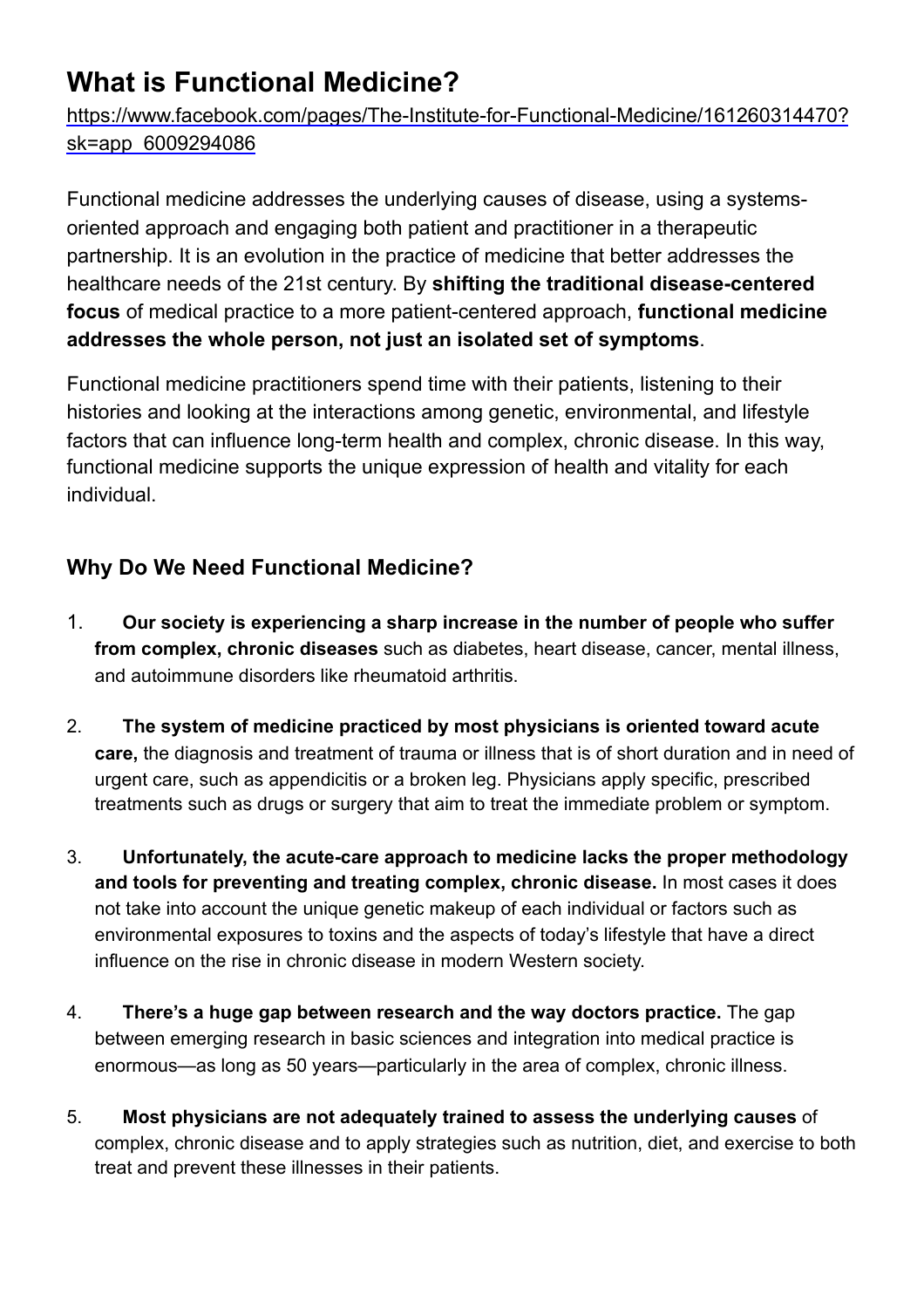## **How is Functional Medicine Different?**

**Functional medicine involves understanding the origins, prevention, and treatment of complex, chronic disease**. Hallmarks of a functional medicine approach include:

- 1. **Patient-centered care.** The focus of functional medicine is on patient-centered care, promoting health as a positive vitality, beyond just the absence of disease. By listening to the patient and learning his or her story, the practitioner brings the patient into the discovery process and tailors treatments that address the individual's unique needs.
- 2. **An integrative, science-based healthcare approach.** Functional medicine practitioners look "upstream" to consider the complex web of interactions in the patient's history, physiology, and lifestyle that can lead to illness. The unique genetic makeup of each patient is considered, along with both internal (mind, body, and spirit) and external (physical and social environment) factors that affect total functioning.
- 3. **Integrating best medical practices.** Functional medicine integrates traditional Western medical practices with what is sometimes considered "alternative" or "integrative" medicine, creating a focus on prevention through nutrition, diet, and exercise; use of the latest laboratory testing and other diagnostic techniques; and prescribed combinations of drugs and/or botanical medicines, supplements, therapeutic diets, detoxification programs, or stress-management techniques.

### **Working with a Functional Medicine Practitioner**

Functional medicine practitioners promote wellness by focusing on the fundamental underlying factors that influence every patient's experience of health and disease.

#### **The Functional Medicine Approach to Assessment**

**The Institute for Functional Medicine teaches practitioners how to assess the patient's fundamental clinical imbalances** through careful history taking, physical examination, and laboratory testing. The functional medicine practitioner will consider multiple factors, including:

**Environmental inputs –** The air you breathe and the water you drink, the particular diet you eat, the quality of the food available to you, your level of physical exercise, and toxic exposures or traumas you have experienced all affect your health.

**Mind-body elements –** Psychological, spiritual, and social factors all can have a profound influence on your health. Considering these areas helps the functional medicine practitioner see your health in the context of you as a whole person, not just in terms of your physical symptoms.